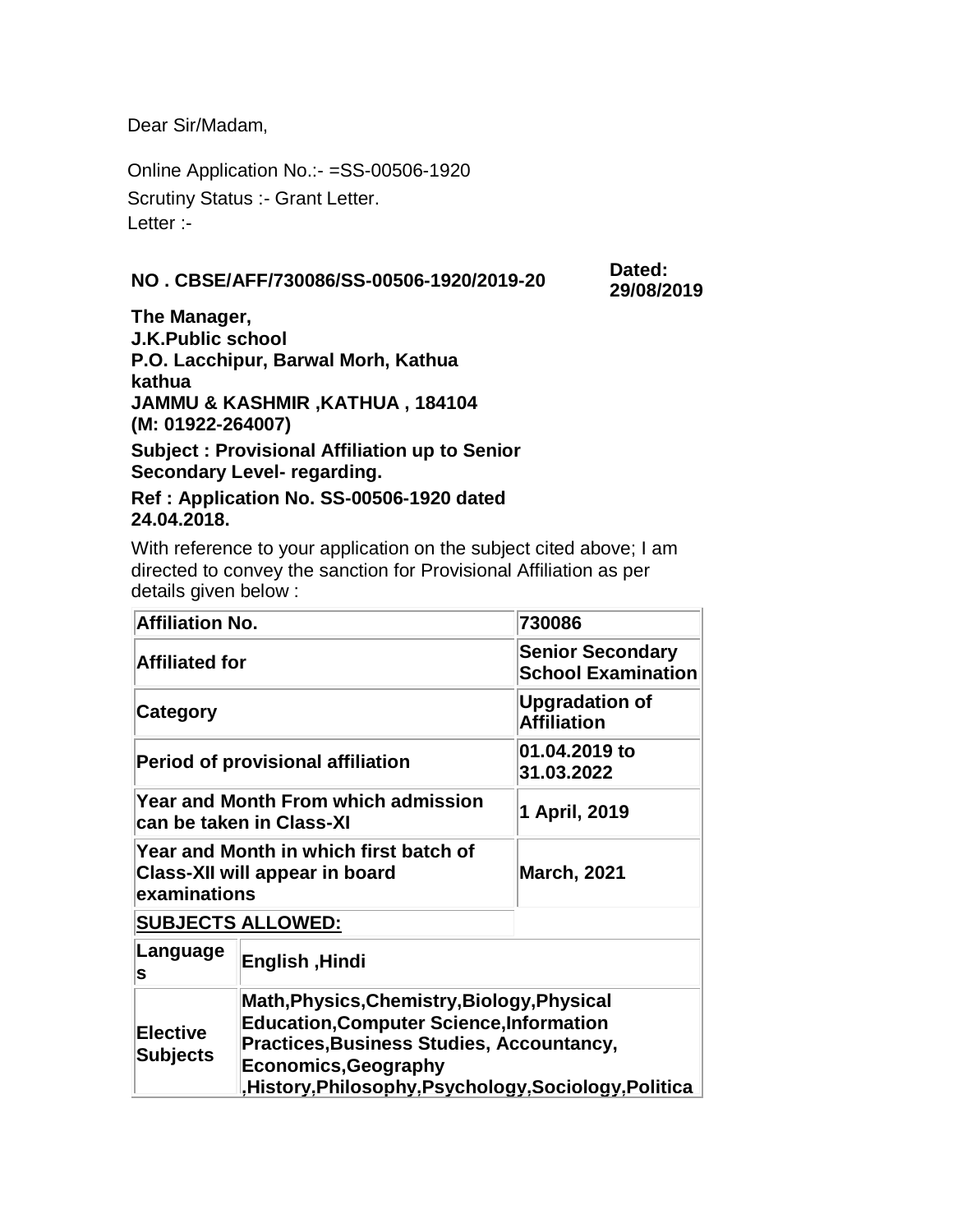**l Science, Information Technology,Tourism, Beauty And Wellness,Agriculture,Design, Mass Media Studies, Fashion Studies, Front Office Operations**

|                 | S.No. Detail                          | <b>Nos</b>                                                 | <b>Size</b>      |
|-----------------|---------------------------------------|------------------------------------------------------------|------------------|
| 1               | Area of school campus                 |                                                            | 8517.25 Sq. Mtrs |
| $\overline{2}$  | <b>Built up area</b>                  | --                                                         | 918.45 Sq Mtrs   |
| 3               | Area of play ground                   | --                                                         | 6020 Sq Mtrs     |
| 4               | <b>Composite Science Lab</b>          | <b>Nil</b>                                                 | Nil              |
| 5               | <b>Mathematics Lab</b>                | 1                                                          | 25Ft X 14 Ft     |
| 6               | <b>Computer Lab</b>                   | 1                                                          | 32Ft X 20Ft      |
| 7               | <b>Biology Lab</b>                    | 1                                                          | 32Ft X 20 Ft     |
| 8               | <b>Chemistry Lab</b>                  | 1                                                          | 33 Ft X 25 Ft    |
| 9               | <b>Physics Lab</b>                    | 1                                                          | 33 Ft X 25 Ft    |
| 10              | <b>Library rooms</b>                  | 1                                                          | 88 Ft X 15 Ft    |
| 11              | <b>Class rooms</b>                    | 25                                                         | 25 Ft X 16 Ft    |
| 12 <sub>2</sub> | <b>Class rooms</b>                    | 10                                                         | 20 Ft X 12 Ft    |
| 13              | Name of society running<br>the school | <b>Ashoka Educational Training</b><br>& Research Institute |                  |

**The facilities reported at the time of last inspection:**

The above sanction is subject to fulfillment of following conditions:-

- 1. The school will follow the syllabus on the basis of curriculum prescribed by NCERT/CBSE for the Middle Classes. The school will follow syllabus and courses as per scheme of studies prescribed by the Board for Secondary/Sr. Secondary School Examination and changes made therein from time to time.
- 2. The school should go through the provision of **Affiliation and Examination Bye Laws and keep a copy there of** for reference purpose and also advised to visit CBSE websites / , <http://cbseacademic.nic.in/> & <http://cbse.nic.in/> for updates. The School is expected to see all circulars on these CBSE websites at least once every week.
- 3. **The school shall submit their information through Online Affiliated School Information System (OASIS) as per details given in circular no. affiliation-06/2018 dated 24.04.2018. Link for OASIS is available on Board's website: [www.cbse.nic.in.](http://www.cbse.nic.in/)**
- 4. The school will follow the **RTE Act, 2009** and instructions issued thereon by the CBSE/Respective State /UT Govt. from time to time.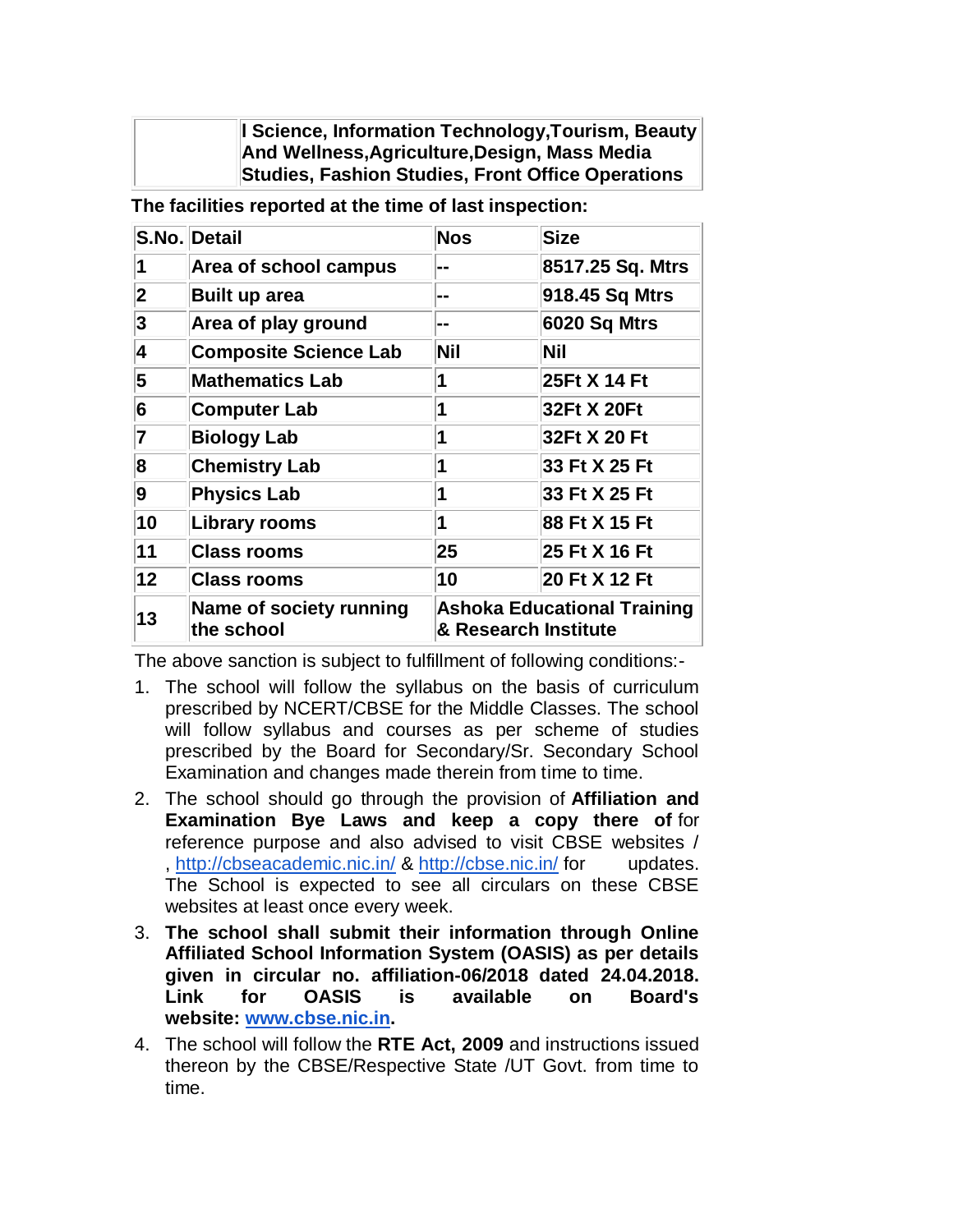5. The school will enroll students proportionate to the facilities available in the school as prescribed in the Affiliation Bye-Laws of the Board which shall not in general exceed the optimum number as under :-

|             | <b>Campus</b><br>area                                                                                                                                                                                                                         | <b>Enrolment</b> | No. of<br><b>Sections (pre-</b><br>primary to X) | <b>No. of Sections at</b><br><b>Sr. Secondary (XI</b><br><b>&amp;XII)</b> |  |  |  |
|-------------|-----------------------------------------------------------------------------------------------------------------------------------------------------------------------------------------------------------------------------------------------|------------------|--------------------------------------------------|---------------------------------------------------------------------------|--|--|--|
|             | $ a $ 1.0 acre                                                                                                                                                                                                                                | 1250             | 02 in each<br>class                              | 04 each in class XI<br>and XII                                            |  |  |  |
|             | $ b\rangle 1.5$ acre                                                                                                                                                                                                                          | 1875             | 03 in each<br>class                              | 04 each in class XI<br>and XII                                            |  |  |  |
|             | $ c $ 2.0 acre                                                                                                                                                                                                                                | 2500             | 04 in each<br>class                              | 04 each in class XI<br>and XII                                            |  |  |  |
| $ d\rangle$ | School running on bigger campus of more than 02 acres,<br>the number of students shall be restricted as per the actual<br>facilities in the school which shall be proportionate to the<br>optimum number mentioned at (a), (b) and (c) above. |                  |                                                  |                                                                           |  |  |  |

- 6. The school will provide well equipped Laboratories, Library and other facilities as per norms of the Board. The relevant books as per the academic level of students shall be made available in the library.
- 7. The School should have at least one adequately equipped computer lab with a minimum of 10 computers and would ensure **computer student ratio of 1:20** at least. Proper software along with facility of Broad Band connectivity with the feature of 'internet always on' from any service provider to be ensured.
- 8. The schools affiliated and running upto Senior Secondary Level will provide suitable facilities including the equipment in laboratories/workshops and games for classes XI and XII as per requirements laid down in rules.
- 9. The school will also abide by the conditions of Recognition/NOC prescribed by the State Government concerned.
- 10. The school is required to restrict the number of sections as per the infrastructure facilities available in the school as per rule 10.6 of Affiliation Bye-laws. The **optimum number of students** in a section of a class should not be more than 40 and number of students at middle, secondary and senior secondary level of the school shall preferably be proportionate to each other.
- 11. **The section teacher ratio of 1:1.5** is to be maintained to teach various subjects and school shall appoint qualified and trained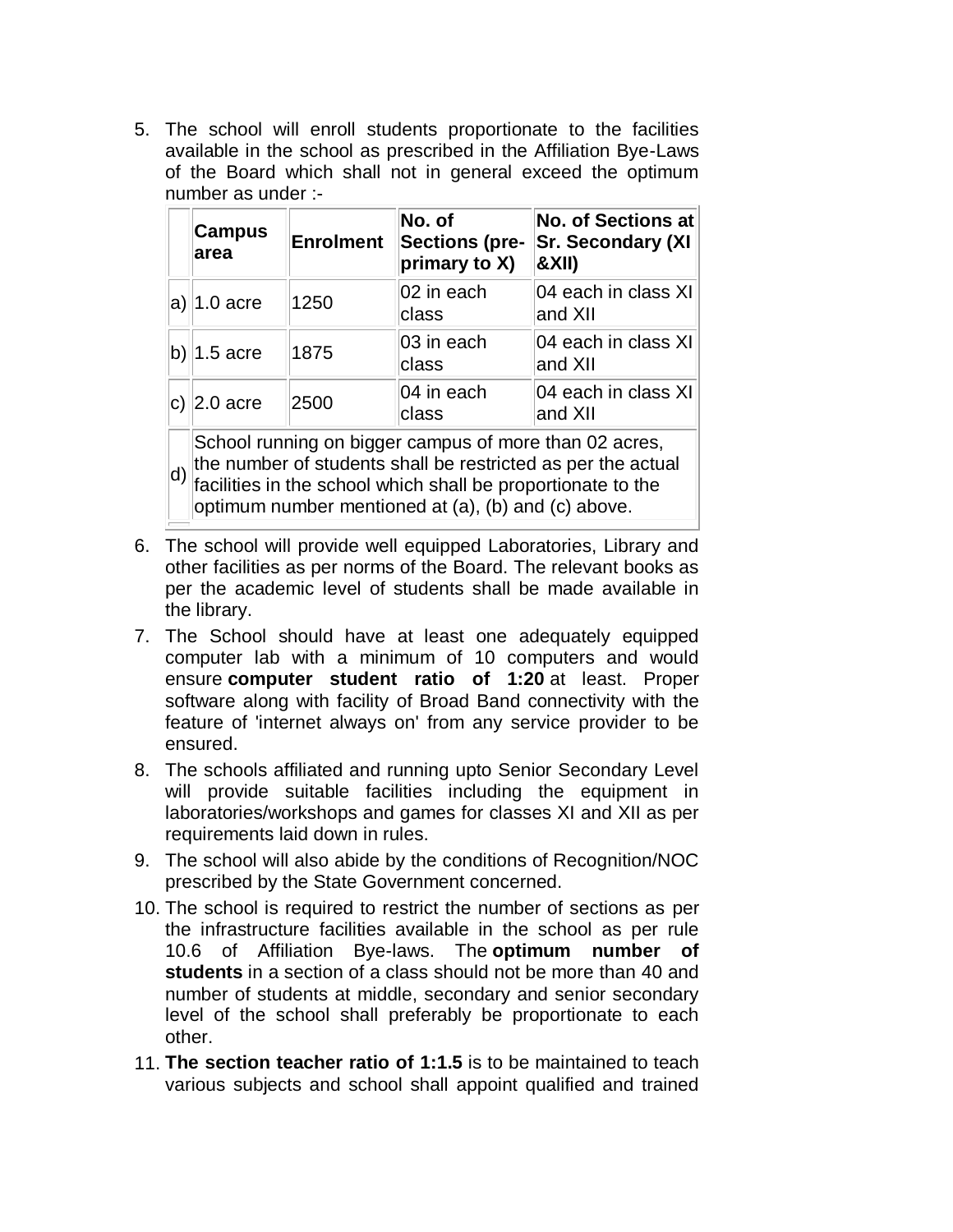teaching staff on regular basis as per provisions of Affiliation Bye Laws of the Board

- 12. The school and its records shall be open for inspection by an officer/official of the Board or an authorized representative of the Board/State Educational Department at any time and the school shall furnish information as may be asked for by the Board/State Government from time to time.
- 13. As per Rule 13.3 and 13.3 (i), the school shall supply information and returns called for by the Board/State/ Central Government/Local Authority within the prescribed time given for its furnishing to the authority concerned and the school should prepare its annual report containing comprehensive information including name, address postal and e-mail, telephone numbers, affiliation status, period of provisional affiliation, details of infrastructures, details of teachers, number of students and status of fulfillment of norms of affiliation Bye-Laws and upload same on the school's website before 15th September of every year.
- 14. The accounts should be audited and certified by a Chartered Accountant and proper accounts statements should be prepared in the name of school, as per rules.
- 15. The school will strictly adhere with all rules regarding safety of students including Fire fighting and Transportation, etc. Further, school will provide adequate facilities for potable drinking water and clean healthy and hygienic toilets with washing facilities for boys and girls separately in proportion to the number of students.
- 16. Teachers are to be educated to avoid **Corporal Punishment i.e**. rule no. 44.1 (d & e).
- 17. As per rule no. 8.2 and 13.11, facilities for physically challenged student(s) should be adequately provided and every school shall promote inclusion of student(s) with disabilities/special needs in the normal school as per provisions of the **'Rights of Persons with Disabilities Act 2016'.**
- 18. The school shall take care of **Health, sanitation and fire safety** requirements in accordance with rule no. 3.3 (vii), rule 8.5 and rule 23.11.
- 19. The school has to constitute a committee for protection of woman from **sexual harassment** at the work place and to abide by the guidelines and norms prescribed by the Hon'ble Supreme Court of India in W.P. Criminal No.666-70 of 1992 Vishaskha and other vs State of Rajasthan and other delivered on 13.8.1997 Refer rule no. 10.9.
- 20. Fees should normally be charged under the heads prescribed by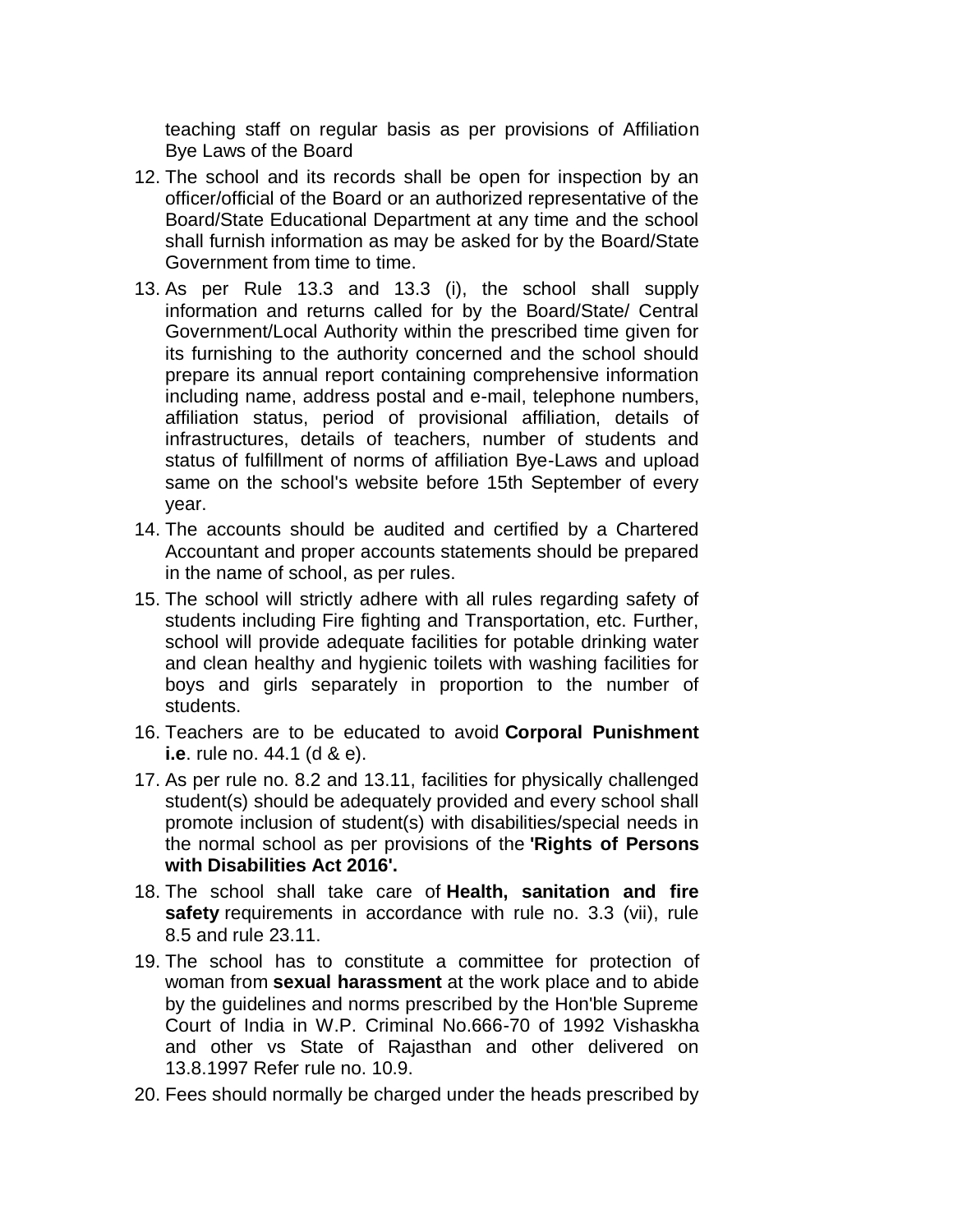the Department of Education of the State/U.T. for schools of different categories. **No capitation fee or voluntary donations** for gaining admission in the school or for any other purpose should be charged / collected in the name of the school and the school should not subject the child or his or her parents or guardians to any screening procedure in accordance with Rule No. 11.1, 2 & 3. Also, as per Chapter II, Rule No. 11.1 of Affiliation Bye-Laws, fees charged should be commensurate with the facilities provided by the institution.

21. The school should not use the facilities available for commercialization:-

As per rule no. 19.1 (ii) It shall be ensured that the

(a) school is run as a community service and not as a business and that commercialization does not take place in the school in any shape whatsoever.

As per rule no. 19.1 (ii)(a) Any franchisee school making payment on account of use of name, motto and logo of franchiser institution or any other non-academic activities would be termed as commercialization of

- (b) institution and the school is required to provide an affidavit that the school/society has not entered into any such contract to use Name, logo, motto for consideration of fee.
- 22. **Admission to the school** is to be restricted as per rule 6.1 of Examination Bye-laws and rule 12 (i, ii & iii) of Affiliation bye laws.
- 23. School will not prepare any student/ start class for **any other Board** except CBSE from their CBSE affiliated school building/ premises
- 24. As per rule 13.12 (ii), no affiliated school shall endeavour to present the candidates who are not on its roll nor shall it present the candidates of its unaffiliated Branch/School to any of the Board's Examinations.
- 25. Running of classes of **coaching institutions** in the school premises in the pretext of providing coaching to the students for various examinations is not approved by the board. Strict action would be taken on defaulters.
- 26. Each school affiliated/ to be affiliated with the Board shall frame **Service Rules** for its employees which will be as per Education Act of the state/U.T., if the Act makes adoption of the same obligatory, otherwise as per Service Rules given in Affiliation Bye Laws. Further, **Service Contract** will be entered with each employee as per the provisions in the Education Act of the state/ U.T., or as given in Appendix III.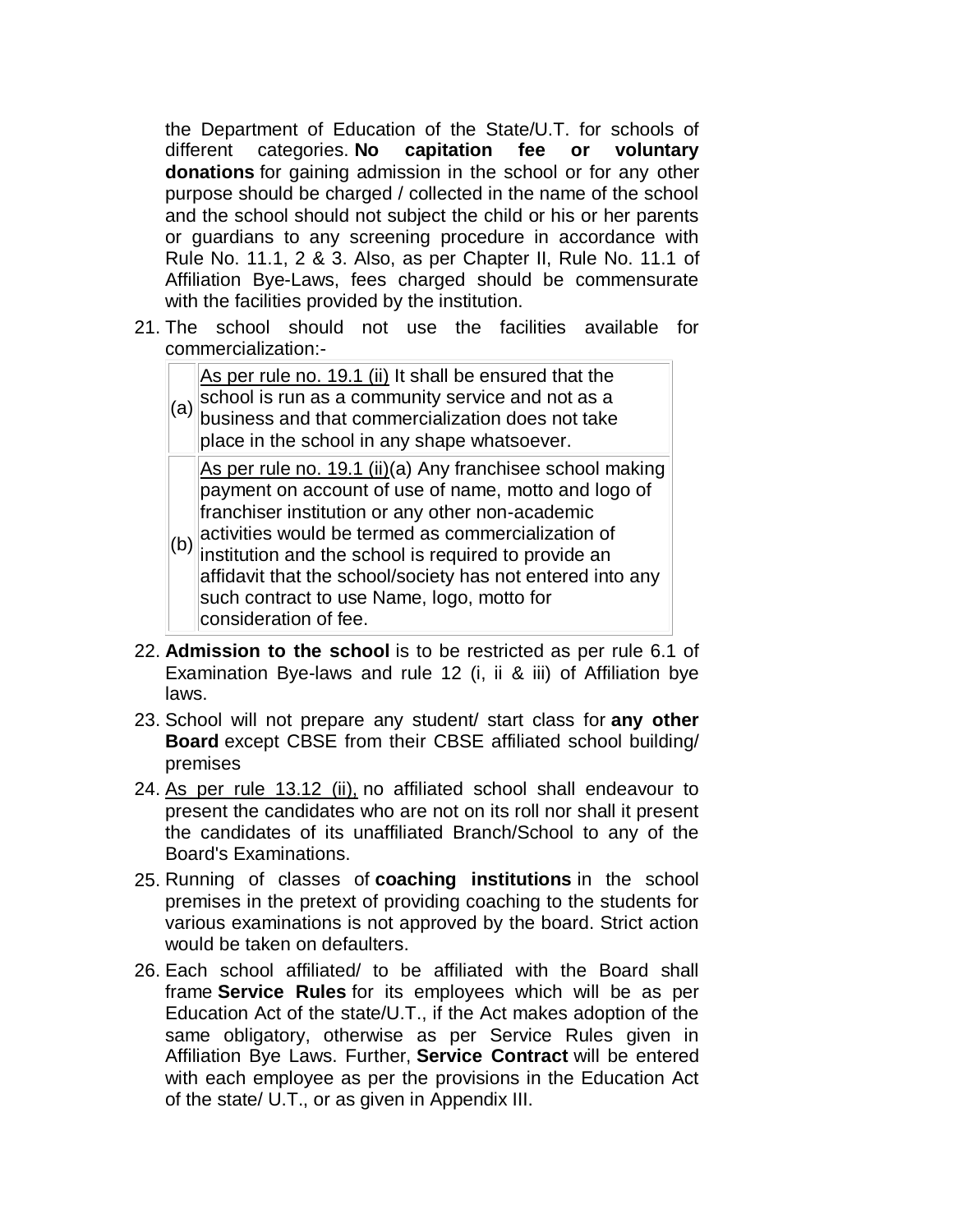27. **Pay and allowances** to staff should be revised from time to time to bring it at par with that of State Government. Further, **Salary and service conditions** of staff should be fixed in accordance with rule no. 3.3 (v) and rule no. 10.2 as appended below: a) The school in India must pay salaries and admissible allowances to the staff not less than the corresponding categories of employees in the State Government schools or as per scales etc. prescribed by the Government of India.Further, the service conditions as per Rule 10 and Rules 24 to 49 of Affiliation Bye-Laws shall also be adhered to.

(b) Salary should be paid through Electronic Clearing Service (ECS) from the date of first appointment of the teachers on probation.

- 28. Continuous **sponsoring of students at Board examination** is to be made as per rule 13.12 (iv). Failure to do so will lead to suo moto withdrawal of the affiliation of the school for Secondary and Senior Secondary Examination as the case may be
- 29. **School infrastructure and teachers** should be made available as per rule no. 13.4 **for examinations** conducted by the board and evaluation of answer scripts
- 30. As per rule no. 8.8 (iv & v), every affiliated school is required to develop their own website containing comprehensive information such as affiliation status, details of infrastructure, details of teachers, number of students, address-postal and email, telephone nos. etc.
- 31. Strict adherence to the provisions of Wild Life Protection Act while procuring plants and animals for the use in laboratories by the school must be made in accordance with circular no. 03 dated 21 May 2013
- 32. As per rule 15.1 (d), the school will follow the syllabus on the basis of curriculum prescribed by NCERT/ CBSE and text books published by NCERT/CBSE for the Middle classes as far as practicable or exercise extreme care while selecting books of private publishers. The content must be scrutinized carefully to preclude any objectionable content that hurts the feelings of any class, community, gender, religious group in society. The school will be responsible if prescribed books are found having such content. Provided also that the school would put a list of such books prescribed by it on its website with the written declaration duly signed by the Manager and the principal to the effect that they have gone through the contents of the books prescribed by the school and owe the responsibility
- 33. As per RTE act 2009 and Chapter IX rule No. 53.2.2(a) and 53.3, a teacher appointed to teach Class I to V and VI to VIII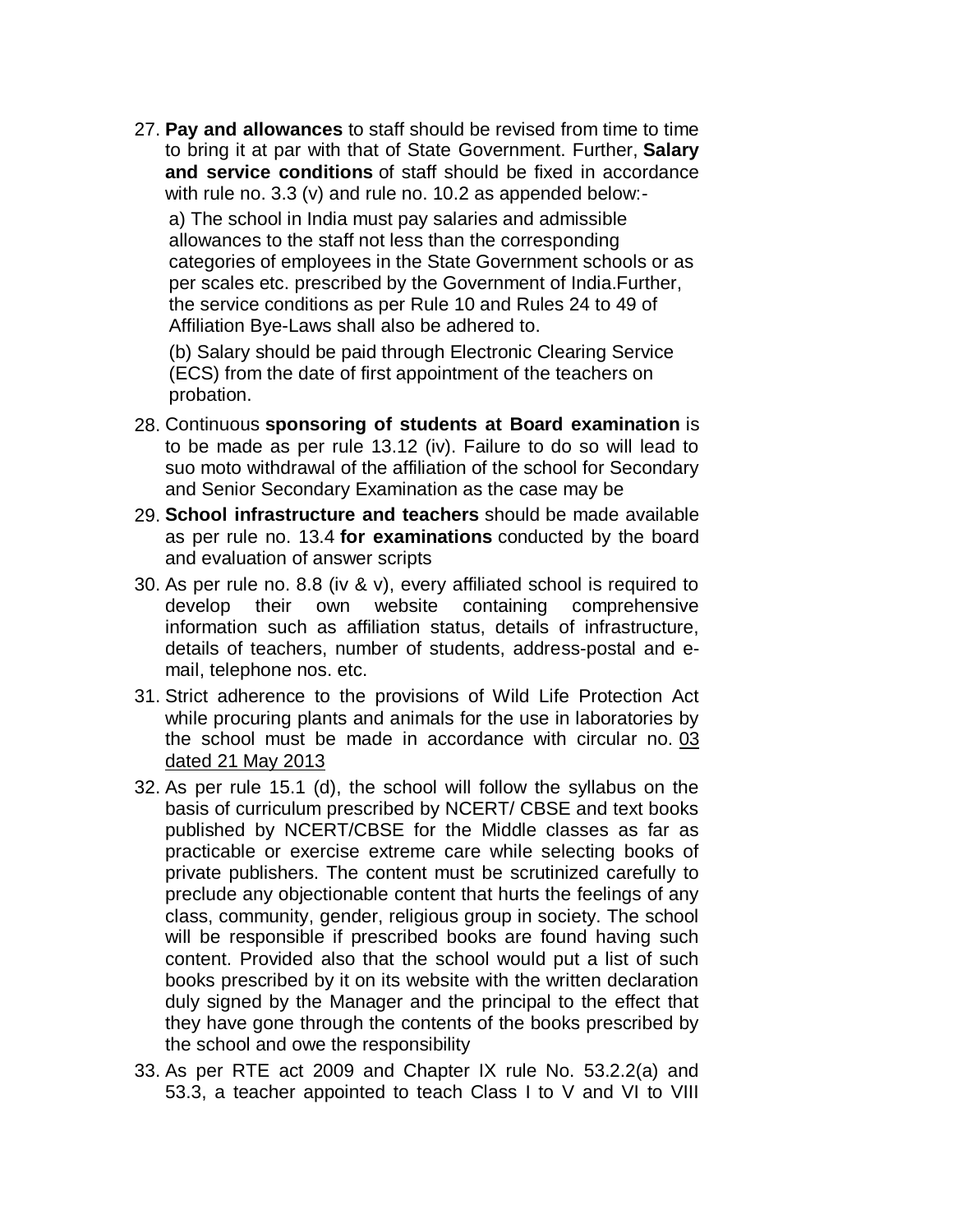should pass in the Central Teacher Eligibility Test (CTET)/ State Teacher Eligibility Test (TET) conducted by the appropriate Government in accordance with the guidelines framed by the NCTE for the purpose

- 34. As per rule no. 3.3 h (vi), every school should organize at least one week training programme for teachers every year in association with any teachers training institute recognized by the State or Central Government or by any agency identified by the Board
- 35. Every secondary and senior secondary school shall appoint a person on full time basis for performing the duties of a Health Wellness teacher as per rule 53.5.
- 36. The school will create Reserve Fund as per the requirement of the Affiliation Bye Laws.
- 37. The Board would not allow any transfer of property/sale of school by one society/ Management/ Trust to another Society/Management/Trust through agreement/sale deed. In case such transaction is effected explicitly or implicitly the Board shall withdraw its affiliation with immediate effect.
- 38. The school is required to follow the safety guidelines as issued by the Board vide Circular No-Affiliation 05/2018 dated 27.03.2018 captioned Safety of Children in schools.
- 39. The school is directed to submit an affidavit duly notorized with in 15 days of issuance of grant letter, as an instrument of acceptance of terms of affiliation. The school is not allowed to alter or make any changes in the contents of the affidavit. The format of affidavit is attached with this letter.
- 40. 5-6 names of persons not below the rank of Principal of Sr. Secondary School affiliated with the Board be recommended so that two of them may be approved by the Board as its nominee in the School Managing Committee. Of these 2-3 may be Principals of KV/JNV
- 41. The school shall apply for further Extension of Provisional Affiliation 'Online' through [www.cbseaff.nic.in](http://www.cbseaff.nic.in/) with prescribed fee and other essential documents as per the time period given by the board in this regard before the expiry of the date of provisional affiliation otherwise penalty as per rules will be charged for late execution of application.
- 42. The school should not start Class IX/X/XI/XII (as the case may be) without written approval of the Board. The Board shall not be responsible for any consequences in case class IX/X/XI/XII are started without obtaining the prior approval of the Board and without following the Affiliation Byelaws.
- 43. It is mandatory for every affiliated school to become a member